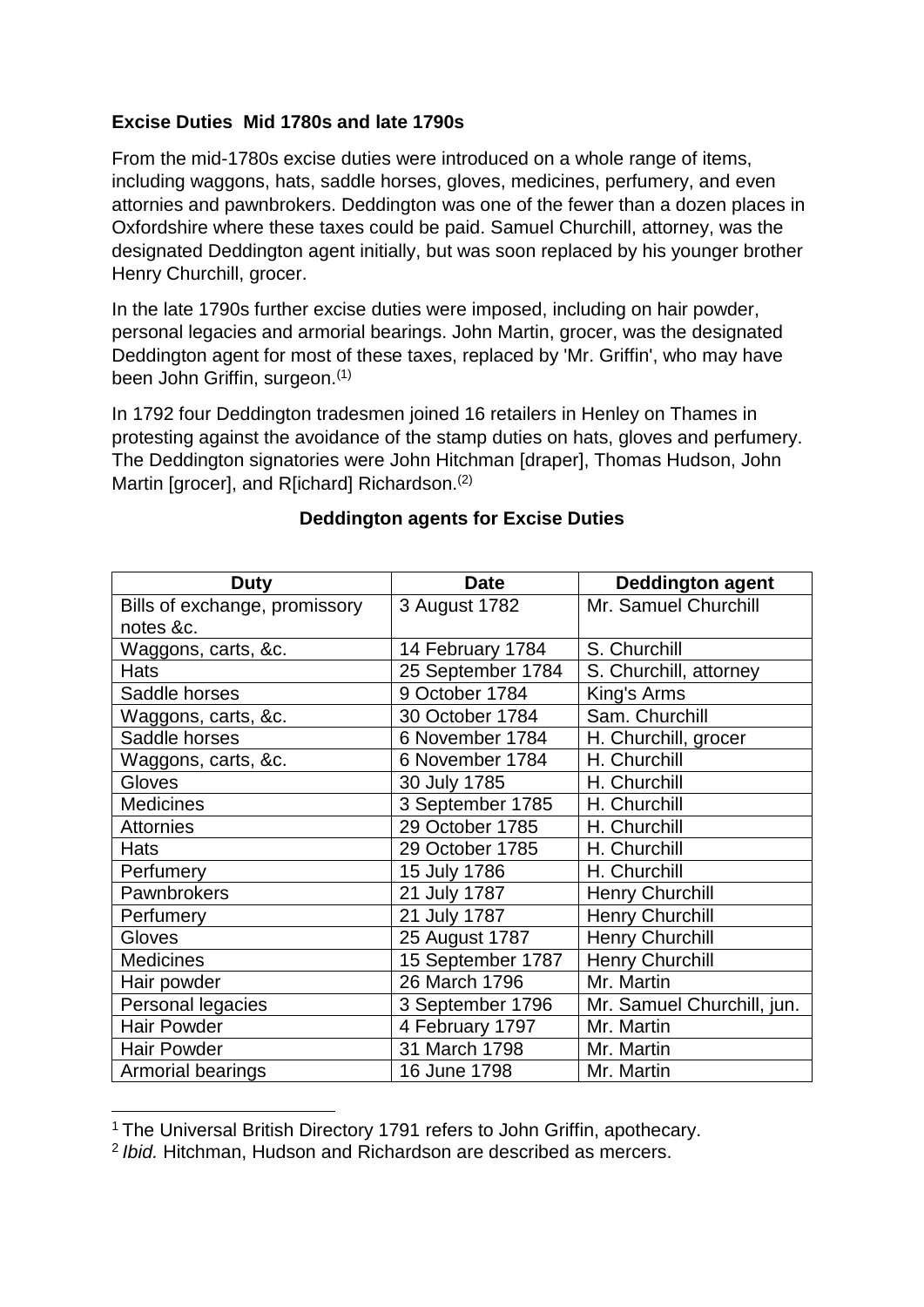| Male servants, carriages, | 23 June 1798 | Mr. John Martin, Grocer |
|---------------------------|--------------|-------------------------|
| horses, mules and dogs    |              |                         |
| <b>Hair Powder</b>        | 6 April 1799 | Mr. Griffin             |
| <b>Armorial bearings</b>  | 15 June 1799 | Mr. Griffin             |

#### **14 February 1784**

**Notice regarding payment of stamp duty on waggons, carts, &c. Stamp offices in Oxfordshire include S. Churchill, Deddington.**

### STAMP-OFFICE, LONDON, 22d Jan. I784.

His Majefty's Commiffioners of the Stamp Duties do hereby give Notice, - That it having been directed by the laft Seffion of Parliament, laying a Duty on Waggons, Carts, &c. that the Proprietors of all fuch Carriages fhould take out Licences for the fame, within fixty Days after the Ift of November laft at fartheft, and it having been reprefented, that many Perfons liable to the faid Duties have neglected to pay the fame, ..............................................................

Perfons who have omitted taking out Licences, are defired to apply on or before the 2Ift Day of February next, to the following Perfons, viz.

[List of 7 stamp offices in Oxfordshire (excluding Oxford), including S. Churchill, Deddington.]

[https://www.britishnewspaperarchive.co.uk/viewer/bl/0000073/17](https://www.britishnewspaperarchive.co.uk/viewer/bl/0000073/17840214/001/0001) [840214/001/0001](https://www.britishnewspaperarchive.co.uk/viewer/bl/0000073/17840214/001/0001)

#### **17 November 1792**

**Notice of Resolutions by Shopkeepers of Henley on Thames and Deddington, protesting against avoidance of stamp duties on hats, gloves, and perfumery. Deddington signatories John Hitchman, Thomas Hudson, John Martin, R. Richardson.**

HENLEY UPON THAMES, I7th October, I792.

*Refolutions refpecting the Stamp Duties on Hats, Gloves, and Perfumery.*

AT a Meeting at the Town Hall in Henley, of the Retailers of Hats, Gloves, and Perfumery, held here this Day,